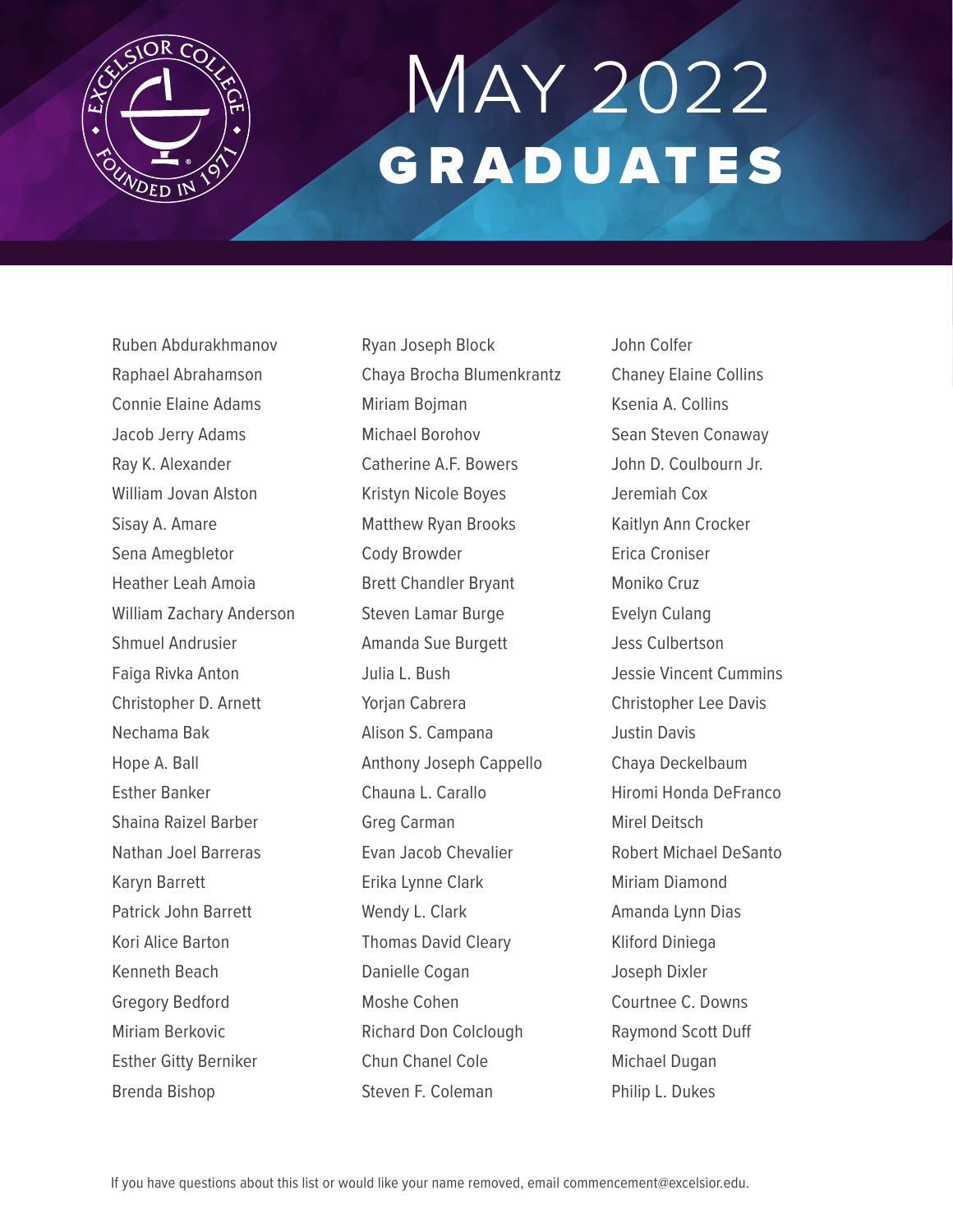Kristen Duus Deana Duvall Wesley Austin Edlinger Rebecca Danielle Edmonds Raqueal Edwards Robert Burgess Eiess Faigy Eisdorfer Gavriel Aton Eleff Eliezer Elewitz James Dennis Emmerson Stanley Englard Benjamin Michael English Lorenzo A. Espinoza Alexander Theodore Evans Sarah Farkas Sheindy Farkas Erin Laine Farley Brian Patrick Fayhee Tova Feigelstock William Ferrer Andrew Bryce Fest Samantha Fisher Frantz Fonrose Ashley M. Forrest Zachary M. Fossell Damont Lanelle Foxx Baila Freilich Bracha Toba Friedman Rivka Friedman Miriam Rivka Fuerst Melanie Fulkerson Matthew Fulmer

Brad W. Gateley Thomas Geier Calvin Tyler Gentry Christopher Lee George Leslie Giuy Morris H. Goldman Nigina Goldman Rebecca Goldstein Manuel A. Gonzalez Latyra L. Graham Jeremy Jacob Granson Christian Alexander Grau Esther G. Green Basya Greenberg Ashley Gregoire Kari Kay Griffen Alontae Tramelle Grimes Michael Brian Gutierrez Rivka Guttman Patrick Nathaniel Habr Alexandra Hacala Elyse Haddock John Hammonds Meir Yitzchak Hanasab Timothy Hanlon Taylor Jordyn Lynn Hansen Thomas E. Hardee Felicia Harris Chantel Hattaway Johnathan Jermaine Hawthorne Michael D. Hayden

Taylor Hayes Jessica Danielle Heckman Sarah Bracha Heller Scott Fenton Helms Ramoy K. Henningham Bernard Herz Mordechai Herz Diane Hill Jack D. Hill Kenny Hill Cefferycol A. Hines Jesus Alberto Hinojos Joseph Hirsch Brian Scott Hoeger Paul Hoffman Rachel Hoffman Tori Breanna Holland Christopher Jameson Hollis Joshua Holman Cheenwah Honora Lydia A. Hood Miriam Horowitz Lacy Ann Hunt Chaim Hurvitz Gabriel D. Ibarra Nunzio Incorvaia Gilberto Infante Avrahom Jachimowitz Brandi Deserae Jackson Janna L. Jackson Fraidy Jacobs Schneur Jacobs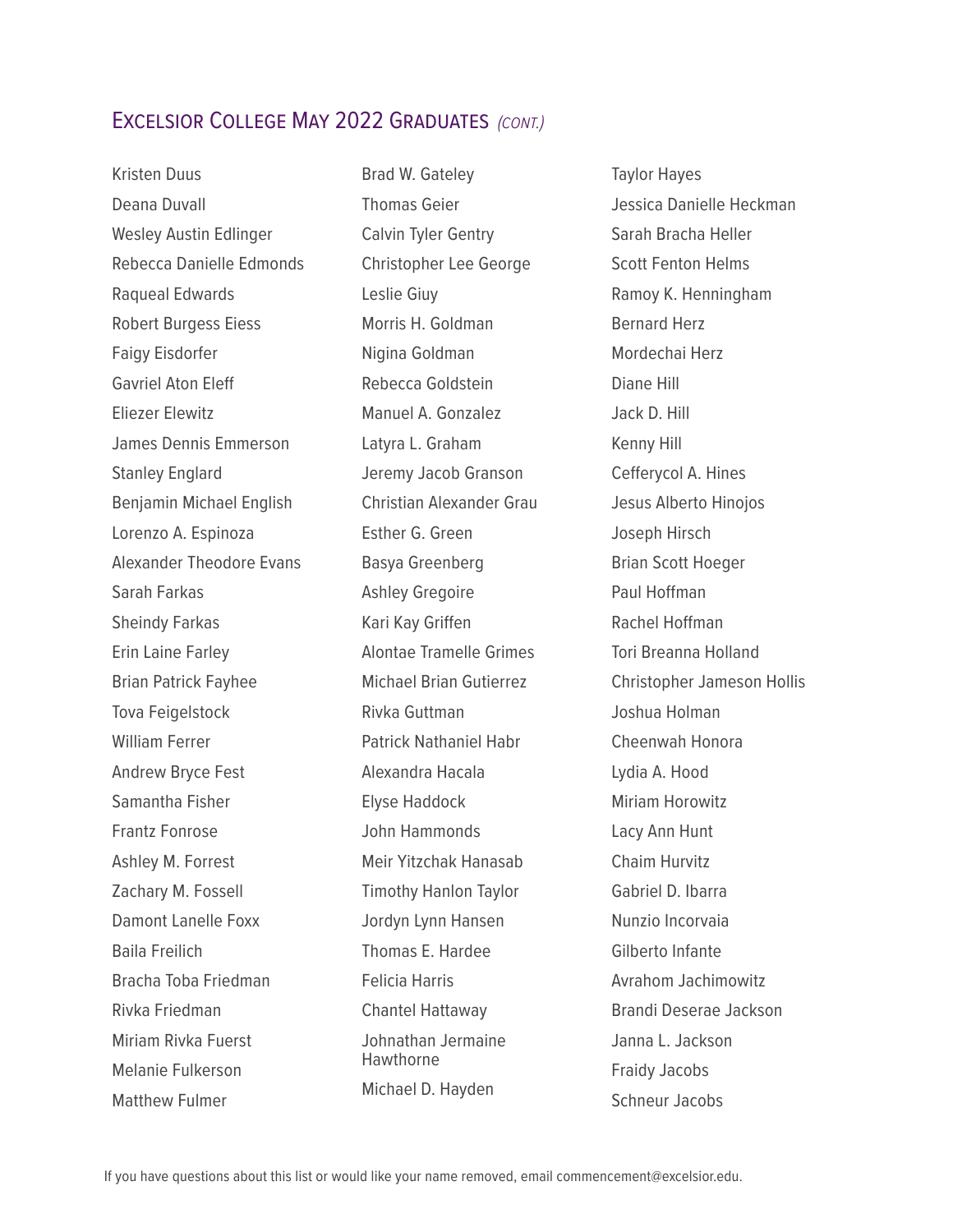Moses Jean Ramone D. Jefferson Nicole Jemal Yehuda Jemal Ryan Jessee Stephanie Johnson Anissa Yvette Jones Caleb Jones Daniel K. Jones Dennis Tyler Jones Kevin Peter Jones Frani Ruch Kalika Paul Douglas Karg Jr. Diana Marie Karklin Reasudeen Katideen Rochel Leah Katz Chana Kaufman Rivka Kechek Malka S. Keleman Benjamin Louis Kellman Leah Kern Sholom Dovber Keselman Anthony David Kirsten Yitzchok Leib Kirzner Isaac Kishik Devora Klein Gitti Klein Erin Elizabeth Kline Isaac Kohn Gittel Kornwasser James J. Kot Mathew R. Kotch

Charles Krell Pessy Kremer Esther Kugelman Leah Kuhnreich Rochel Kupfer Gary John Kurtzhals Vanessa B. Kushner Michael David Labeit Alli D. Lamborn Brandon Landry Ahuva Langer Tony Lynn Larison Malka Lasker Gitty Lederer Jason R. Legler Jamie Lemen Penina Perel Lensky Isaac Levin Nechama Levine Shayna Levinson Raphael Levy Ettel Lichtenstadter Joel Lichtenstein Daniel Lilevman Heather Lynn Limanni Angelys A. Liriano Nunez William Little Jaime A. Lopez Evanisse Lorenzo Devorah Chana Luchins William H. Lumsden Lillian Machuki

Nechama Maiman Leslie Malbon Daravithy Mao Diego Armando Marquez Alfredo Martinez David P. Martinsen Sidbert Anthony Matthews William May Brandie Maye Sandra N. McAllister Levi McDaniel Christopher Matthew McDonald Michelle Lovett-McGill Eduardo McGregor Seamus Gerard McHugh Cabel R. McKinley Jesse D. McMahan Christopher James McMillion Esther Malka Meizlik Esther Menahem Vicente Mendez Rafaelernesto Mendezmojica Elizabeth Alexandra Menzies Andrew McConnell Meyer Darcie Miclette Eli Miller Deborah Debbie Mirzokandov Vlad W. Mitchell Rivkah Mohadeb Omima Mohamed Michael Mohay Anthony D. Moisant

If you have questions about this list or would like your name removed, email commencement@excelsior.edu.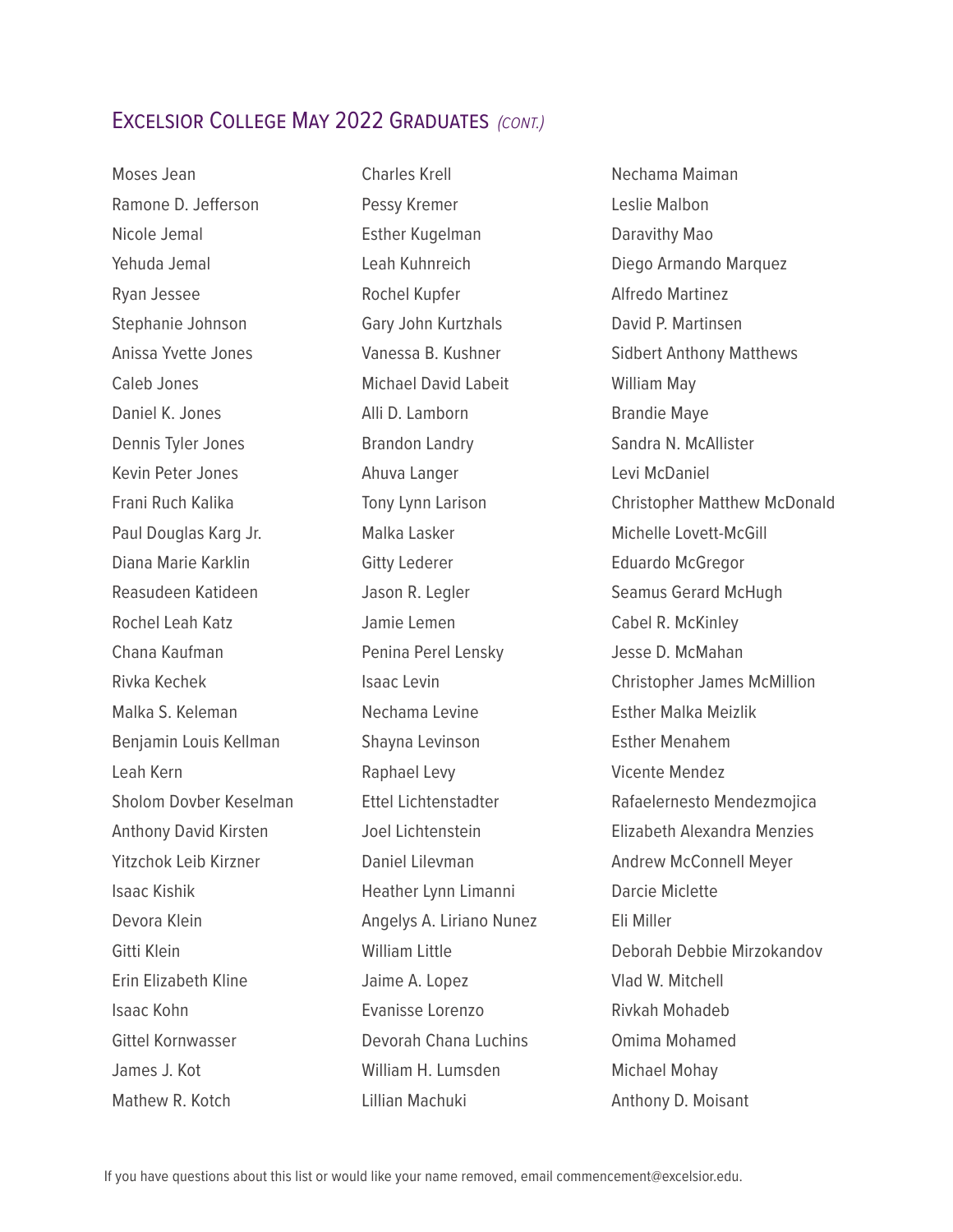Larry Alan Powles Montano Jonathan Bleu Moore Devon A. Morgan Shaina Morozow Fabian A. Murillo Eric Jeffrey Murphy Raenell Yelena Murray William L. Nash Rico T. Nelson Robert Franklin Nelson Daniel Nathan Newman Tzipora Ney Dodji Komlan Nouledo Lynn M. Nowakowski Kellie Harvell O'Brien Jacqueline A. O'Keefe Evan S. Olson Tolulope Oremodu Nava Orlian Eduardo Alejandro Ortega Jr. Ricardo R. Oyola Brian John Palmisano Justin William Patch Chrystal Gayle Penaflor Rena Penstein Rus Minka Perlman Adam Mathew Pettit Keron Ornald Phillip Ezra Isaac Pomper Alexander Ponusky Grigoriy Portnov Haya Mussia Prus

Joseph Raymond Quartararo Salvador B. Quintana Safa Rabah-Muhammad Aidel Rabinovich Quenten Hunter Radford Christopher S. Ramsey Cody Randall Jennifer Nancy Ratkowski Robert Allen Rau Harley Reed Jr. Steve Reid Tiffanie Reimer Keith Reitz Adina Rennert Lystra Michelle Riley Patricia A. Robbins Tracy Robbins Michael Kirk Roberson Cecil J. Robinson Christopher Brent Robinson Derrick Justin Robinson Luis Javier Roldanneris Oliver Rosario Tova Rosenblatt Moshe Rosenthal Elwyn Ross Joseph Rubin Alexander Charles Ruggirello Kali M. Rush Raymond Rustowicz Gregory Antonio Ruth Devora Sabo

Elishia Marie Salazar Blima Salgo Jacqueline Salvador Nathaniel J. Sanders Victoria Santiago Megan L. Sanzo Menucha Sashitzky Michael Thomas Scharff Devora Schiff Mark Schik Elimelech A. Schonfeld Becky Schwab Rebecca Schwebel Michele Sciss Joseph Michael Segreti Elazar Louis Seif Faiga Senderovits Zulymar Vega Shannon Chana Shapiro Chana Sharfstein Sergey Shestakov Brent William Sicely Miriam Silberberg Shoshana Silverstein Sarah Simkhovich Corey Dewayne Simmons Andrew Skaggs Haley Jordan Skipper Hadassah Slater Menachem Mendel Smierc Rachell Smith Lisa D. Solimando